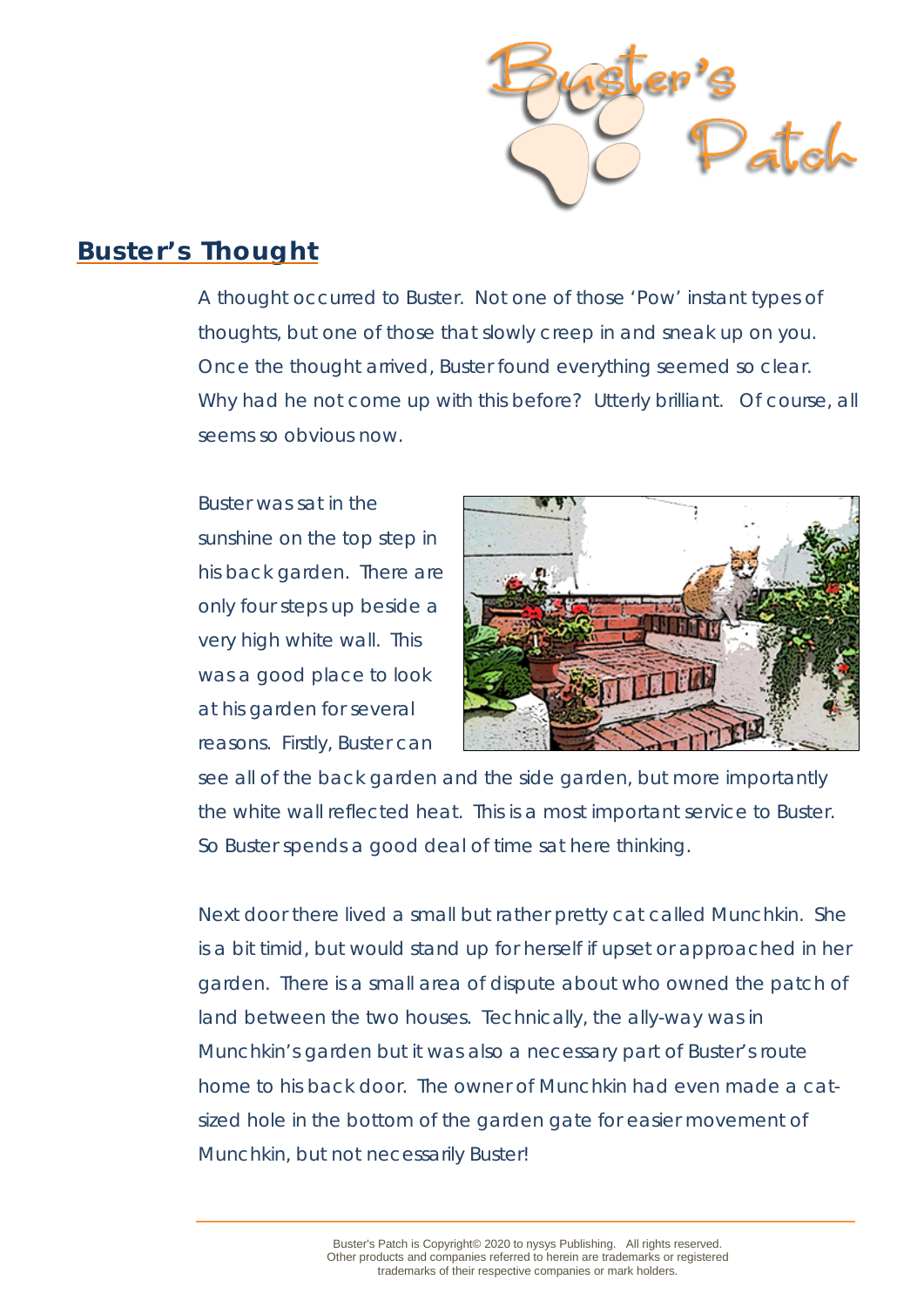Of course, there was also the little 'to-do' about Buster dining out. Buster always needs to inspect the edges of his 'Patch' and Munchkin's back door fell into this category. The cat-flap needed to be checked as after all, Buster is a cat! Munchkin's food was very good and as a



passing snack fitted well into Buster's way of thinking. Munchkin's owners however, were not impressed.

Perhaps Buster's biggest 'slip-up' in this area was that after some food a little catnap is always in order, if not actually necessary! A short stroll down the hall into the lounge meant there were some comfy seats on which a few zeds could be had. Timing was bad. Once Buster had landed on the seat, turned round and sat down a problem was noticed. Across the room, Munchkin's owner, holding a magazine, was staring straight back at Buster. Ooops! For such a dignified and notable person as Buster he could turn on a surprising amount of speed when necessary. He even managed to clear the garden fence in two leaps!

This was all some time ago. The thought that occurred to Buster at the start of this story, is that as he was looking at the house next door, he had not seen Munchkin for ages. Good. Buster now had Munchkin's garden as part of his 'Patch' as Munchkin had been locked in. The bad news is he could not dine out as the cat flap had now been locked. Buster also had clear use of the ally-way between the houses.

All in all, an excellent result for Buster.